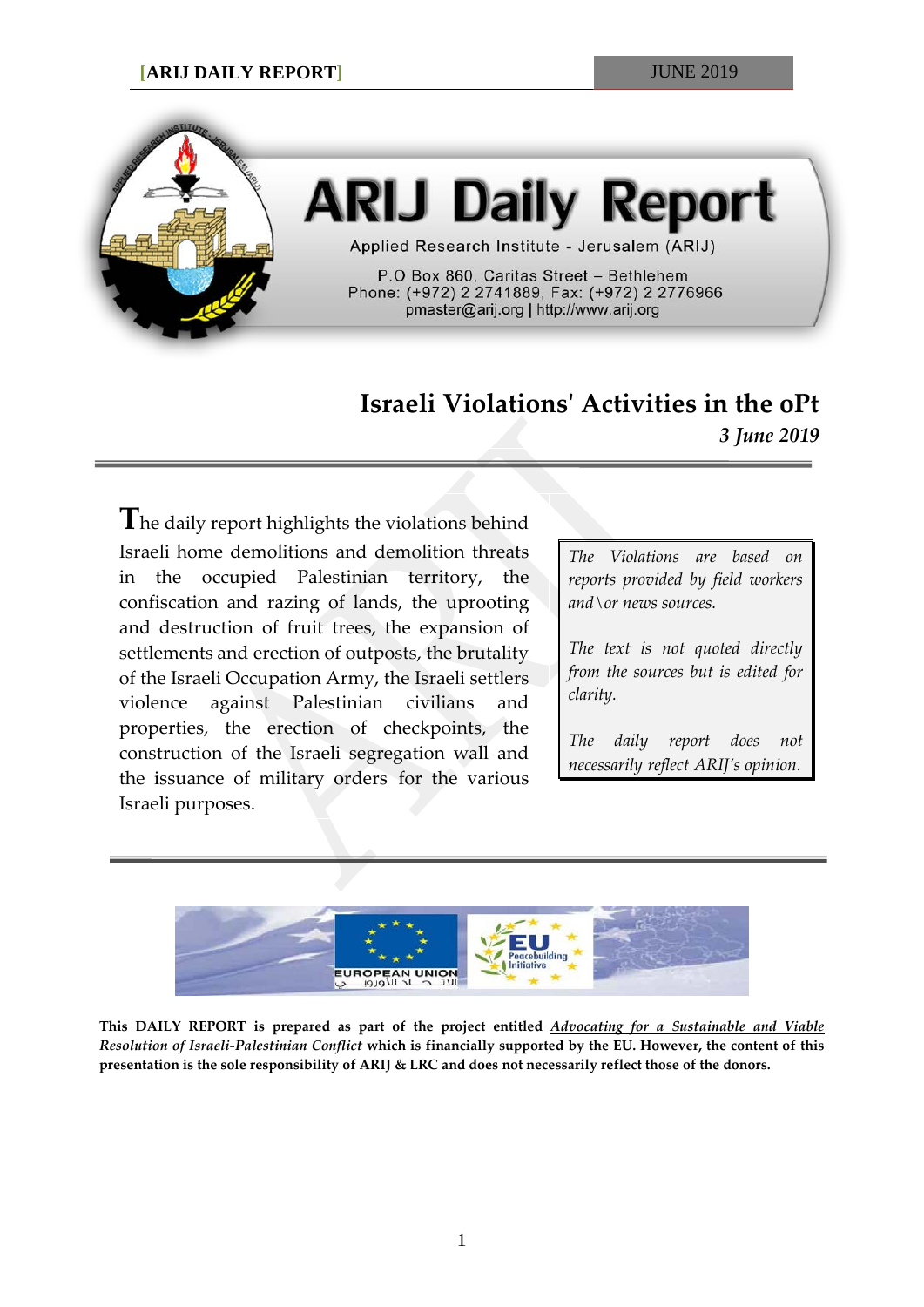## **Brutality of the Israeli Occupation Army**

• The Israeli Occupation Army (IOA) assaulted a Palestinians woman, in occupied East Jerusalem, causing various cuts and bruises, and detaining two other women. The woman suffered cuts and bruises to several parts of her body, especially her head. Medics were called to the scene, and faced numerous difficulties while trying to reach her, especially after the IOA stopped the ambulance and prevented them from entering the areas surrounding the Old City. The woman was injured after the IOA prevented many Palestinians from entering the Al-Aqsa Mosque, and its surrounding areas. (IMEMC 3 June 2019)

#### **Israeli Arrests**

- The Israeli Occupation Army (IOA) detained two Palestinian women, identified as Hala Sharif and Sondos Obeid, in Nablus Street, in Bab al-Amoud area, in Jerusalem. They were taken prisoner after the army prevented dozens of Palestinians from entering Al-Aqsa, while groups of fanatic colonists, conducted provocative tours in its courtyards. (IMEMC 3 June 2019)
- The Israeli Occupation Army (IOA) detained a young Palestinian man, in Jerusalem city identified as Jihad Nasser Qous, from his home in the Old City of occupied Jerusalem. Jihad is the son of Nasser Qous, the secretary of Fateh movement and the head of the Jerusalem office of the PPS. (IMEMC 3 June 2019)
- The Israeli Occupation Army (IOA) detained Abdul-Fattah Nidal Harb, 23, from his home in Qalqilia city, in northern West Bank. (IMEMC 3 June 2019)
- The Israeli Occupation Army (IOA) detained a Palestinian woman at the al-Karama Border Terminal, while returning to the occupied West. The IOA detained Lana Tawfiq Nazzal, in her thirties, and took her to an interrogation facility. The woman, who was visiting family in Jordan, is from Qabatia town, south of Jenin, in the northern part of the occupied West Bank. (IMEMC 3 June 2019)